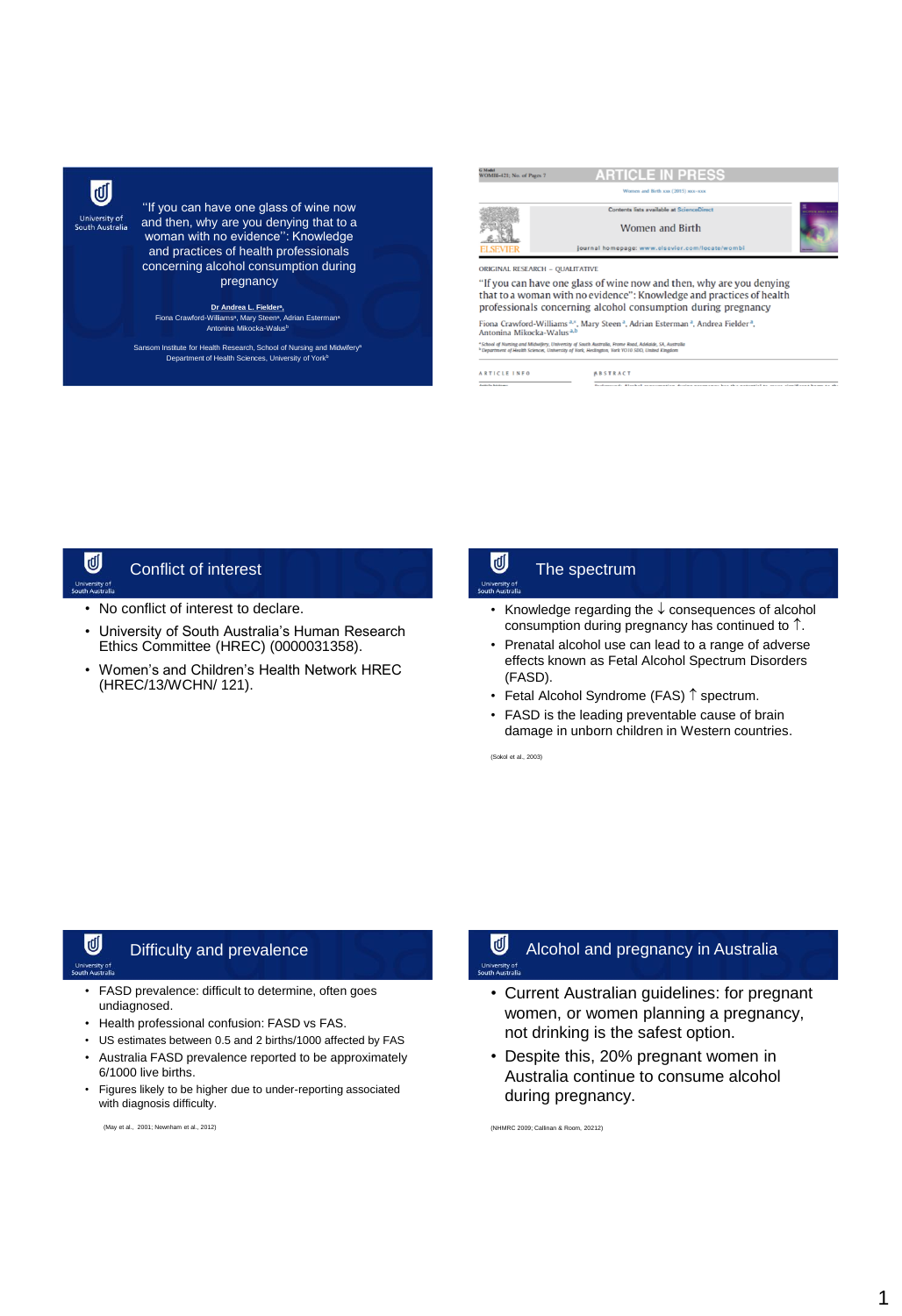Why do women continue to consume alcohol during pregnancy????????

## What is happening?  $\Box$  Health Professional's: alcohol use in pregnancy

- **General** 
	- 45% routinely ask
	- 25% routinely provide information on the consequences
	- 13% provide advice consistent with current NHMRC guidelines
- **Paediatricians** 
	- 21% routinely ask
	- 10% routinely provide
- Midwives and GP's
	- Limited knowledge of the health risks
	- Unlikely to ask: "clients already knew"<br>(Payne et al. 2005, 2011; Jones et al. 2012; Q'leary et al. 2012;
	- (Payne et al., 2005, 2011; Jones et al., 2012; O'Leary et al., 2012; France et al., 2010)

## ď **Rationale**

- There are significant areas for improving the dissemination of accurate information by health professionals to pregnant women about alcohol use in pregnancy
- An in-depth exploration into the knowledge and attitudes of health professionals was deemed necessary to investigate any barriers to providing accurate information about alcohol use to pregnant women
	- Midwives, shared-care GPs, obstetricians
	- In-depth interviews to gain an understanding of the knowledge and practices in relation to alcohol use during pregnancy

## U Interview

- Literature review to determine major issues for health professionals.
- Interview protocol developed.
- Explored health professionals' knowledge of the effects, current practice in questioning pregnant women, and the information they provide about alcohol use during pregnancy.

# ⋓

## Participants and data analysis

- A purposive sample was recruited using word-of-mouth.
- More than six months experience in antenatal care.
- Ten semi-structured interviews (data saturation):
	- 4 x midwives
	- 3 x GPs
	- 3 x obstetricians.
- Interviews audio-taped and transcribed verbatim, with field notes and summaries of the key points written at the end of each interview.
- Braun and Clarke 6 step protocol for thematic analysis

## ⋓ **Demographics**

- Age ranged from 27 to 62 years.
- Five participants from private practice (one general practitioner (GP), one midwife, and three obstetricians).
- Five participants from the public sector (three hospital midwives, and two GPs).
- Seven participants were female and three were male.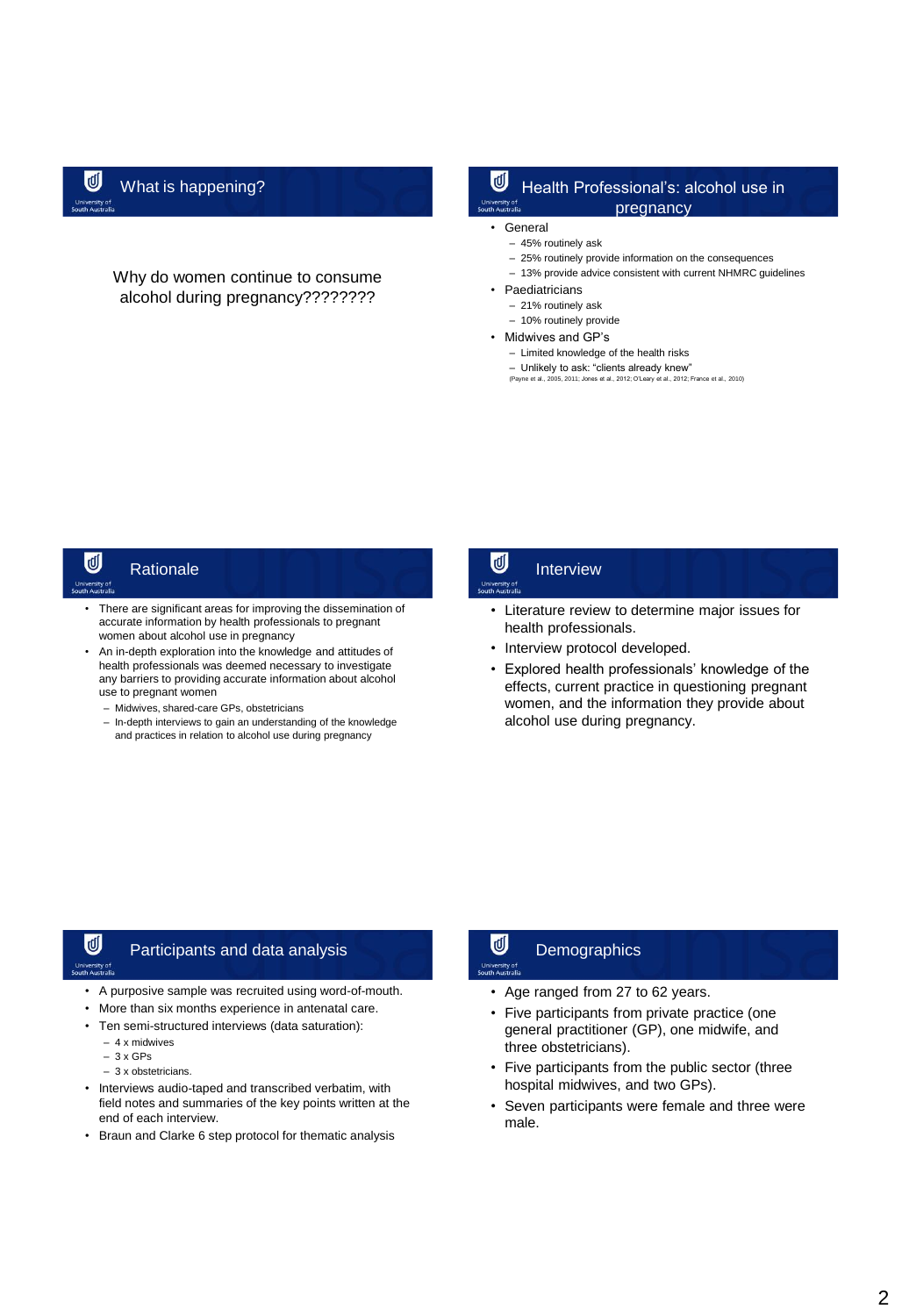

# $\overline{\mathbb{C}}$  1. Perception of harm

- Most health professionals had a good understanding of physical and developmental problems associated with consumption.
- All noted FAS as the most serious consequence: several participants could not explicitly describe the condition, and additionally few participants had heard of FASD.
	- "I'm not sure of the specific details of what happens to these babies but they are very, very unwell" (GP#3)
	- "I think the problem is too much alcohol, real alcoholics. That can cause brain injuries. We learnt about Fetal Alcohol Syndrome as part of midwifery training. But I think it is an issue in Aboriginal women" (midwife #3)
	- "If women drink a lot of alcohol there is a condition know as Fetal Alcohol Syndrome" (obstetrician #3)

# U

## 2. Knowledge and information

- 
- Participants were aware of the current Australian guidelines: recommended no alcohol as the safest option during pregnancy.
- Many participants felt there needed to be more evidence to support these guidelines
	- "I really think that *a* drink won't hurt…These days everything is very extreme, they say no coffee, no alcohol etc with limited evidence (midwife#3)
	- "If you can have one glass of wine now and then, why are you denying that to a woman with no evidence" (GP#1)
	- I don't think there is actually any evidence that a small quantity of alcohol does any harm. I suspect the people that sit around tables making these decisions decided to play it safe (obstetrician#1)

U

# 3. Society and culture

- Health professionals believed Australia has a big drinking culture: they could understand women might feel social pressure to drink, even when pregnant.
	- "I do think there is such a culture towards drinking and a lot of women would feel pressured to drink….It doesn't really make sense to me why someone would go and get really intoxicated once off or even frequently during the pregnancy, but I can understand the social situations that lead to that for sure" (midwife#2)
	- "You look at the young women, a lot of them don't drink everyday but when they do drink they are very heavy drinkers and I think if we're going to be serious about treating women with alcohol issues we've got to do it before they get pregnant (GP#3).

τ

## 4. Practices and procedures

- Existing practices and procedures played a key role in the way pregnant women were provided information about alcohol use during pregnancy.
	- ...its one of those things that just slips under the net a bit. You tend not to bother with it, because there is so much other stuff. And no one asks about it either. Everyone asks what can I eat……." (midwife#1)
	- "I suppose in their dreams they would want the obstetrician personally to tackle each particular issue, like smoking, breastfeeding, alcohol and all these different single issue matters, but the truth of the matter is that we are not in a position to do that, the way the Medicare fees are structured" (obstetricians#1)
	- "Luckily my patients are very compliant with the no alcohol advice….I see really concerned and cooperative antenatal patients so it [alcohol consumption] is just not an issue" (GP#2).

## τ₫ 5. Life impacts

- If women were drinking during pregnancy there may be underlying mental health issues, other illicit drug use and other co-morbidities that need addressing.
	- "Is alcohol the only thing that she's doing that is detrimental to her health" (midwife#2)
	- "I know alcohol is and issue, but arguably, tobacco is a bigger issue in pregnancy" (obstetrician#1)
	- "There are all the problems it can cause the mother, and the baby, and potentially the family, because alcohol is a shocker. It affects the whole family, and the second family and everyone as well. And if there are any people who have those sorts of issues we can get them to see drug and alcohol counsellors before" (GP#3)